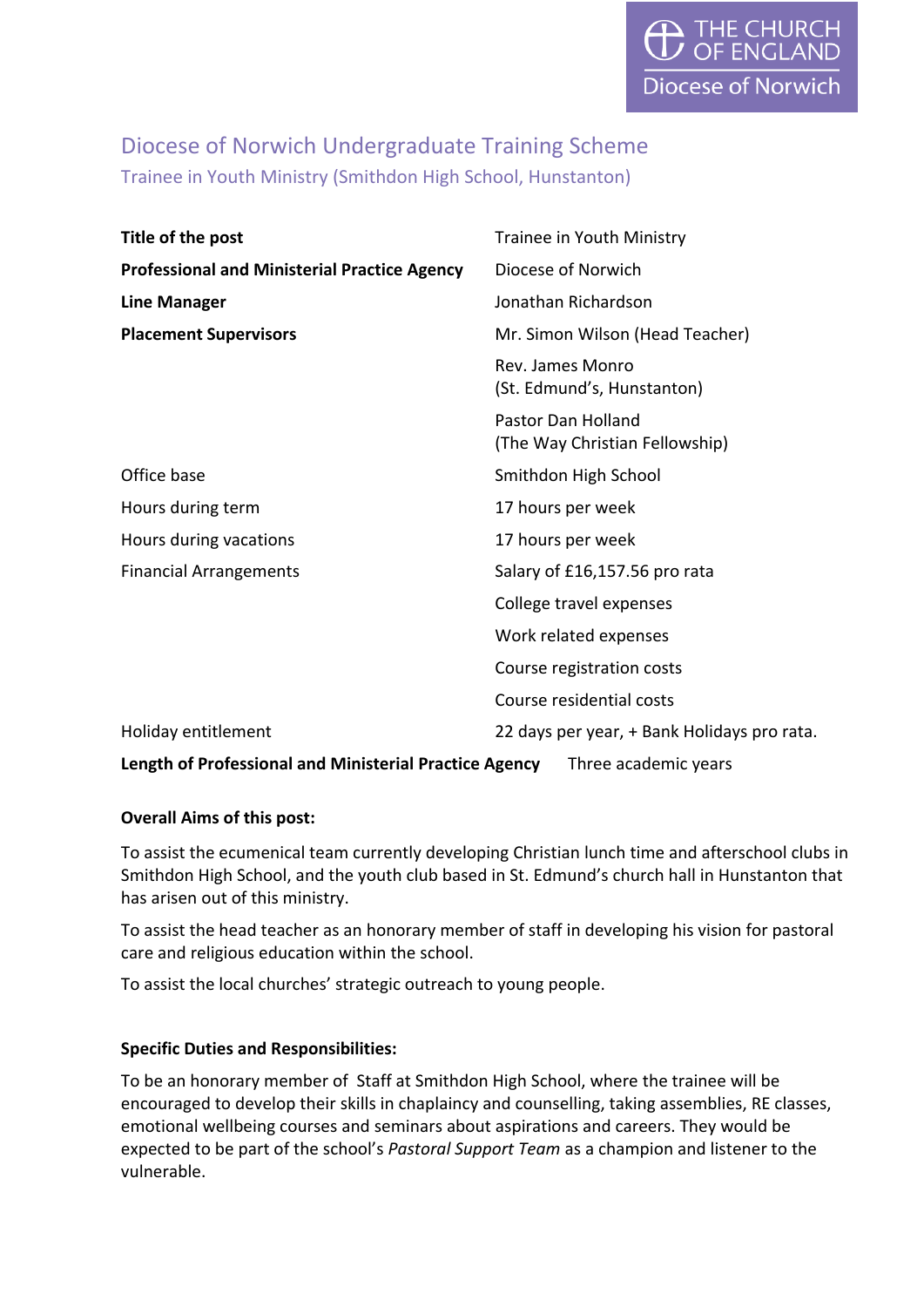There will be opportunities to get to know pupils by being around in breaks and on trips. They would be encouraged to use any specific gifts in sport or music, and engage in school life, including accessing staff development and training including safeguarding.

To work with the ecumenical team to develop their lunchtime and after school clubs in the school, and at least one session a week in their local youth club to build on links made in the High School.

To develop a strategy to disciple young people through group or one-to-one contacts. This may well be outside any formal church context.

To work with feeder primary schools and local churches of all denominations to build links with younger children so that the trainee is a familiar face once they start High School.

To be part of the Norwich Diocese Children, Youth and Families Team.

To ensure agreed safeguarding procedures are built into all activities.

To undertake administration, communication, networking and publicity as required for the youth work.

The student will also be expected to attend an agreed local church during the length of the placement and visit other churches in the school catchment area as appropriate.

It would be preferable for the student to have their own transport in this rural area, for which the appropriate mileage would be paid.

Accommodation will be provided in the locality while the student is working in the High School catchment area.

Safeguarding: The appointment of a chaplain will be subject to a DBS check. They will be expected to work within the schools (and Diocesan) Safeguarding policies and procedures. They will be expected to have due regard for the safety and wellbeing of themselves, the students and the staff.

# **Skills, Aptitude, Knowledge and Experience:**

Essential:

- Some experience of working with young people in a paid or voluntary capacity.
- Sensitivity to school systems and processes. Effective written and verbal communication skills. Effective inter-personal and listening skills.
- Pastoral sensitivities to both student and staff needs.
- Awareness of issues relating to children/young people.
- Have an understanding of Safeguarding (particularly in a school context). To be selfaware and willing to engage in mature reflective practice.